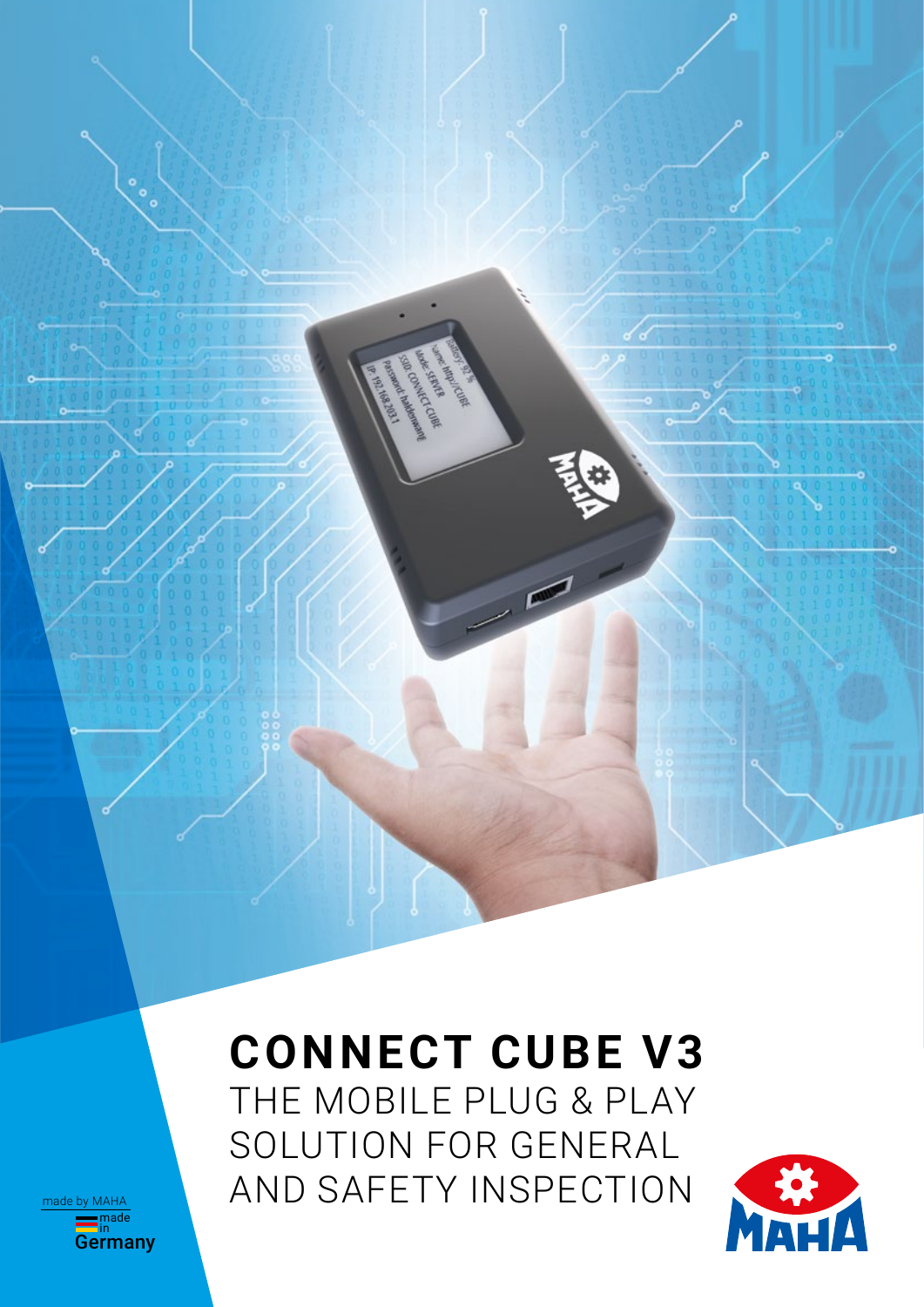# GUIDELINE COMPLIANT GENERAL INSPECTION

### **Save time; get connected automatically!**

Our mobile CONNECT CUBE spans an entire network, supplies the ASA livestream data directly to your mobile terminal device (laptop, tablet or smartphone) over Wi-Fi, and handles documentation in compliance with the relevant Directives (PDF creation). Regardless of the manufacturer. Regardless of the network variables, infrastructure or configuration. You don't need any additional accessories (no routers). Plug & Play has never been any easier than this. And, what's more, you don't even need to pay for any more ASA licences (asanetwork Manager 4.0 is already integrated).

## SI-COMPATIBLE TESTING

### **Speed up your processes for FSD and TAK applications**

In connection with the SP-Adapter, our mobile CONNECT CUBE automatically provides the required ASA Livestream data to the SP-Plus software, allowing you to perform brake testing as set down for the general inspection according to Section 29 of the German Road Traffic Licensing Regulations.

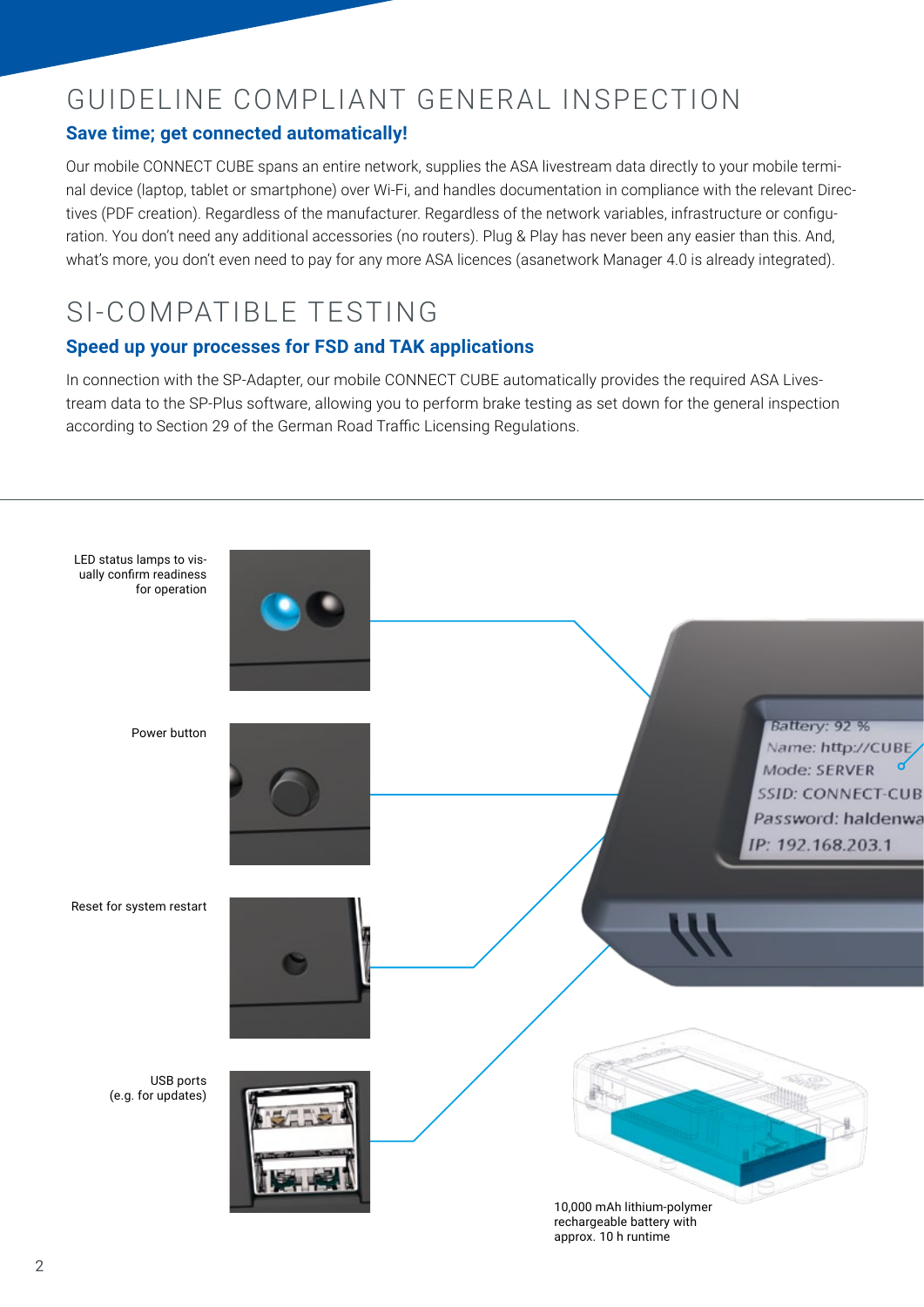